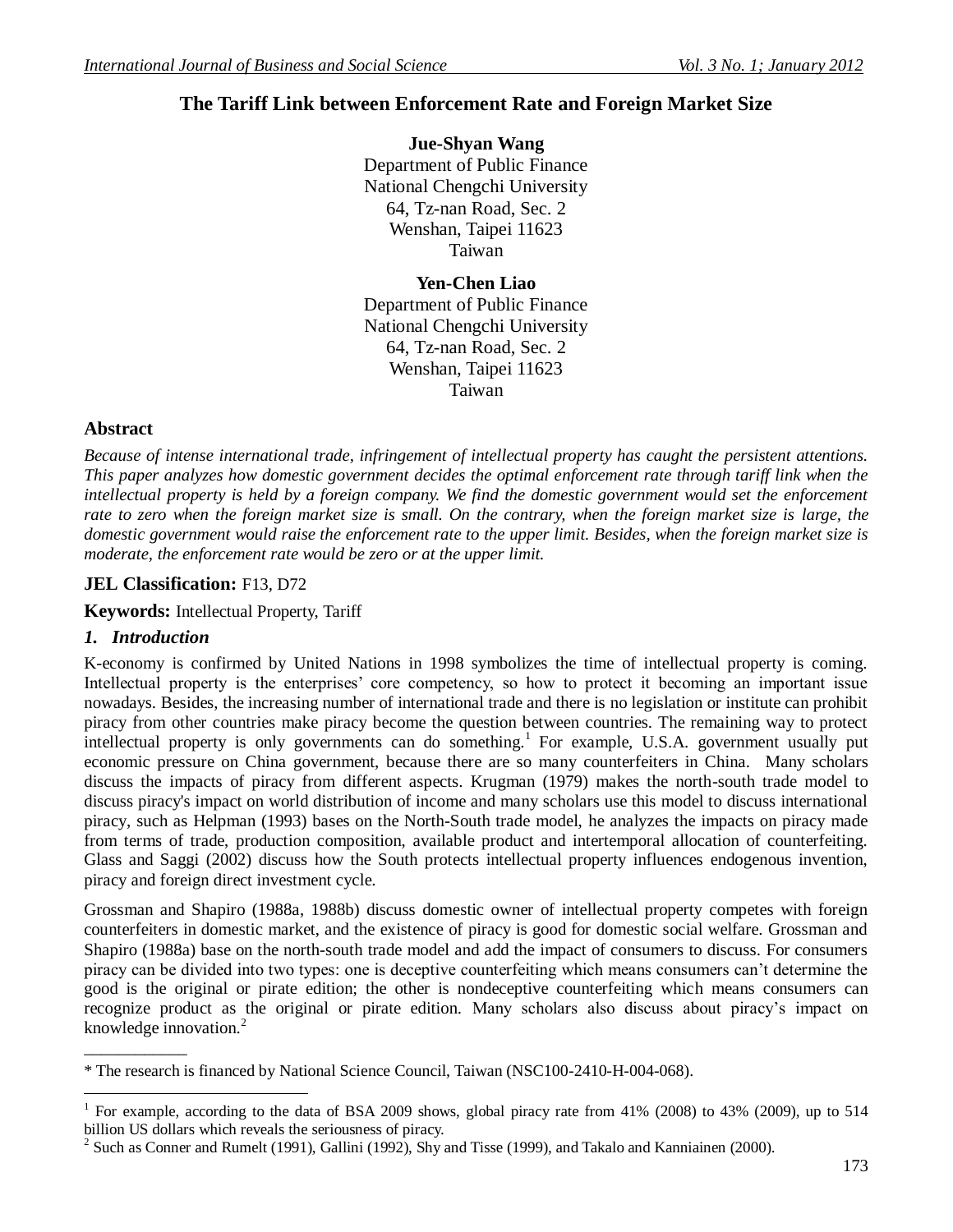From the perspective of owner of intellectual property, of course, the less piracy is better and from the view of social welfare, Novos and Waldman (1984) use general model to show a better intellectual property protection can reduce social welfare losses from insufficient production. Besen and Kirby (1989) show that photocopy may not do the bad to the owner of intellectual property and also analyze the impact to social welfare. Freedman (1999) use a case to point out the impact of piracy- not only damage the image of owner of intellectual property but the more direct impact is income decreasing. The invention of the Internet makes piracy severer; however, some studies have found that if piracy through network which has network externalities, it can bring profit to the owner of intellectual property.<sup>3</sup>

Scholars Higgins and Rubin (1986) and Banerjee (2003) both discuss the relation between cost of enforcement and social welfare to know how to investigate piracy. Higgins and Rubin (1986) find that when there is no enforcement cost, government or owner of intellectual property investigates piracy both can have maximum of social welfare; when enforcement having cost, only government investigates piracy can have maximum of social welfare. Banerjee (2003) find that the maximum of social welfare is still possibly exists when government investigates piracy, but if the monopoly has profit when setting safety mechanism to prevent piracy not to investigate piracy is optimal.

In international trade, Grossman and Lai (2004) show that government's optimal behavior is to adopt the harmonized intellectual property protection and finance the company's research and development. However, when domestic government adopts some certain policies other governments also have their strategies or responses. Kang (2006) found that different sizes of markets and abilities of research and development led government adopts different patent policies. Not always government's policy works. Noble et al (2005) use China's automobile industry as case shows that foreign governments' pressures on it don't work. In some cases, negotiation between governments is also a common trade policy on piracy issue.<sup>4</sup>

In this paper, we discuss foreign government influence domestic government's enforcement rate by tariff and how domestic government reacts. We find the domestic government would set the enforcement rate to zero when the foreign market size is small. On the contrary, when the foreign market size is large, the domestic government would raise the enforcement rate to the upper limit. Besides, when the foreign market size is moderate, the enforcement rate would be zero or at the upper limit. The remainder of this paper is organized as follows. Section II briefly discusses market competence. Section III determines domestic government's optimal enforcement rate. Section IV decides foreign government's optimal tariff. Concluding remarks are presented in Section V.

# *2. Basic Model*

We assume that there are domestic market and foreign market. In domestic market, the selling product is designed by foreign owner of intellectual property, and there are many counterfeiters of perfect competition. Domestic customers can distinguish the original from pirate edition, so they can choose to buy the original, pirate edition or neither. In other words, domestic consumers can add their welfare even they buy pirate edition. In foreign market, one domestic monopoly sells another kind of product which is different from the product selling at domestic market. However, foreign government can tax tariff on it, and use higher or lower tariff to make domestic government raise or lower the enforcement rate.<sup>5</sup> We use three-stage game and reverse solution method to discuss the optimal enforcement rate under no political contribution. In first-stage, foreign government makes import tariff depending on domestic government's enforcement rate. In second-stage, domestic government decides the optimal enforcement rate concerning the maximizing sum of domestic consumer surplus and domestic seller's profit. In third-stage, foreign owner of intellectual property and domestic counterfeiters go market competition under the optimal enforcement rate. Now we set domestic government's optimal enforcement rate to get perfect competition solution. We assume that  $p_h$  is the original's price, a is pirate edition's price,  $c_f$  is marginal cost of

the original, *b* is marginal cost of pirate edition,  $\phi$  is enforcement rate  $\phi \in \left[0, \phi\right]$ ,  $\phi$  is the upper bar of enforcement rate.<sup>6</sup>

 $\overline{a}$  $3$  Such as Nascimento and Vanhonacker (1988), Conner and Rumelt (1991), Takeyama (1994), and Shy and Tisse (1999).

<sup>4</sup> Such as An and Maskus (2009), Copeland (1990), Krakowski (2008), and Rutstrom (1995).

<sup>&</sup>lt;sup>5</sup> We simplify that two products sell only at the other country.

<sup>&</sup>lt;sup>6</sup> About  $\phi$  see Note 9.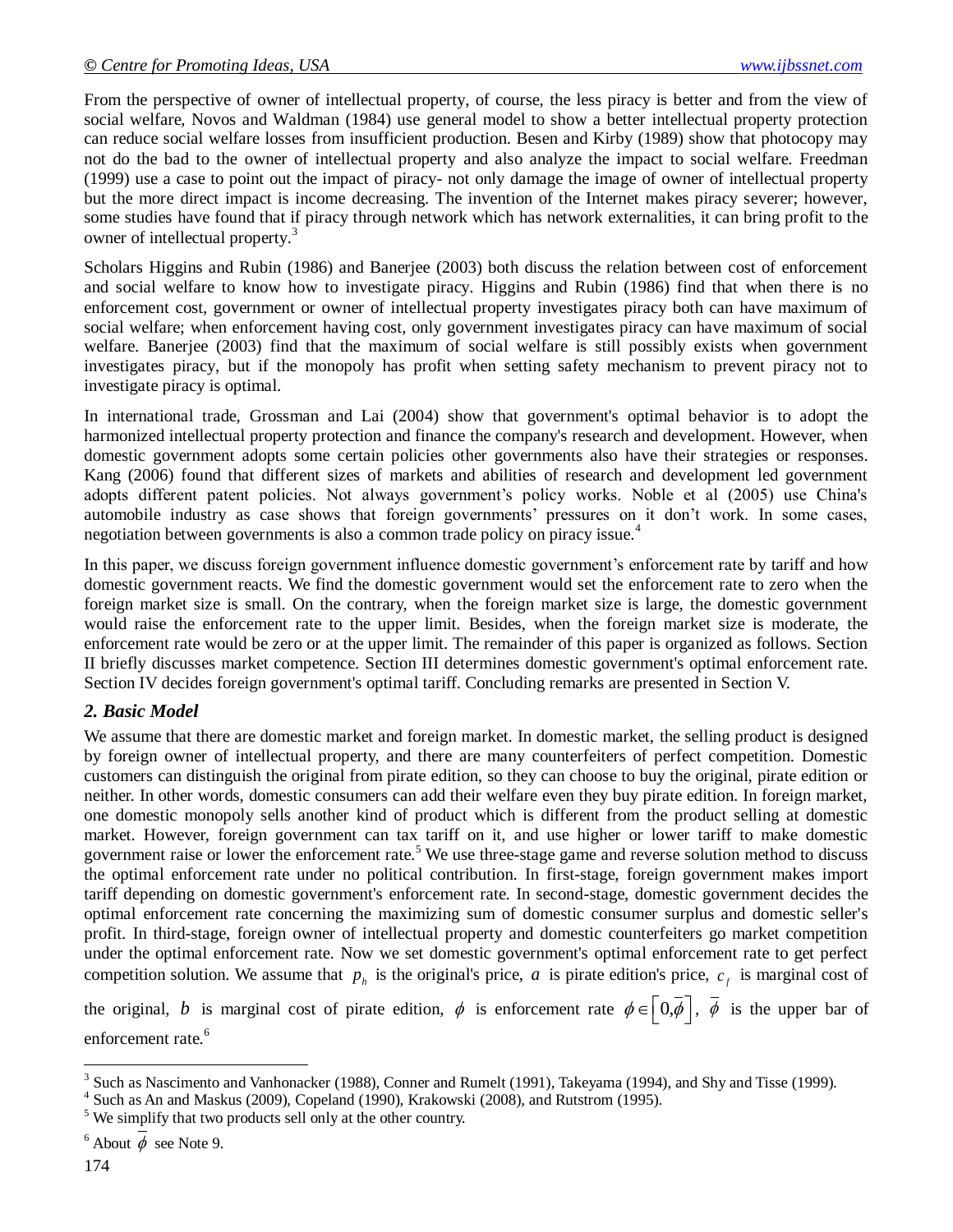(1)

(7)

Besides, we assume that there are no fixed costs of the original and pirate edition.  $q$  is the ratio of pirate edition to the original  $q \in (0,1)$  which means there is only  $(1-\phi)$  sellout opportunity. Under equilibrium condition for perfect competition, and pirate edition still has the quality of  $q > b/c<sub>f</sub>$ . We know that counterfeiters' expect revenue equals its marginal cost  $(1-\phi)a = b$ .<sup>7</sup>

$$
a = \frac{b}{1 - \phi}
$$

In product demand, we assume every consumer only can buy one kind of product, and they have heterogeneous In product demand, we assume every consumer only can buy one kind of product, and they have heterogeneous preference of  $\theta$ , and it's uniform distribution between  $\left[\overline{\theta}, \underline{\theta}\right]$ ,  $\overline{\theta} > \overline{\theta_0} = \left[b(2-q)-c_f q\right]/\left[q(1-q)\right$ . 8 Consumers' net utility of buying different kinds of product.

 $\int$   $\theta - p_h$ , Buy the original  $(\theta) = \begin{cases} \theta - p_h, & \text{buy the original} \\ q\theta - a, & \text{buy private edition} \end{cases}$  $-a$ , Buy pirate edit<br>0, No consuming  $U(\theta) = \begin{cases} \theta - p_i \\ q\theta - a, \end{cases}$  $\overline{ }$  $=\begin{cases} \theta-p_h, \\ q\theta-a, \end{cases}$  $\overline{1}$  $\overline{\mathcal{L}}$ (2)

When a consumer thinks buying the original or pirate edition can get the same utility, we assume the preference as when a consumer thinks onlying the original of phate can<br> $\theta_c$ . The preference satisfies  $U(\theta_c) = \theta_c - p_h = q\theta_c - a$ .

$$
\theta_c = \frac{p_h - a}{1 - q} \tag{3}
$$

When consumers thinks buying pirate edition or nothing can get the same utility, we assume the preference as  $\theta_x$ . The preference satisfies  $U(\theta_x) = q\theta_x - a = 0$ .

$$
\theta_x = \frac{a}{q} \tag{4}
$$

From equation (3), (4) and  $q \in (0,1)$ , we know that consumers buy the original in the condition  $\theta > \theta_c$ . Under  $\theta_c > \theta > \theta_x$ , consumers will buy pirate edition, and when  $\theta < \theta_x$  they buy nothing.

| No consuming $\theta$ . | Buy pirate edition | Buy the original |  |
|-------------------------|--------------------|------------------|--|

Therefore, demand curve of the original  $D_h$  and pirate edition  $D_c$  shows below.

$$
D_h = \overline{\theta} - \theta_c = \frac{(1-q)\overline{\theta} - p_h + a}{1-q}
$$
  
\n
$$
D_c = \theta_c - \theta_x = \frac{qp_h - a}{q(1-q)}
$$
 (6)

From equation (6), we know that the demand curve of pirate edition ( $D_c > 0$ ) must suit

 $qp_h > a$ 

 $\overline{a}$ 

Because in perfect competition, counterfeiters have zero profit, however, for foreign owner of intellectual property its profit function is

$$
\pi_f = (p_h - c_f)D_h \tag{8}
$$

<sup>7</sup> Pirate edition has opportunity  $\phi$  to be caught. In order to simplify, we assume that when being caught there is no penalty.

<sup>&</sup>lt;sup>8</sup> The upper limit of  $\theta$ ,  $\theta$  can seems to be the sign of market size, and the limitation of  $\bar{\theta} > \bar{\theta}_0$  see Note 9.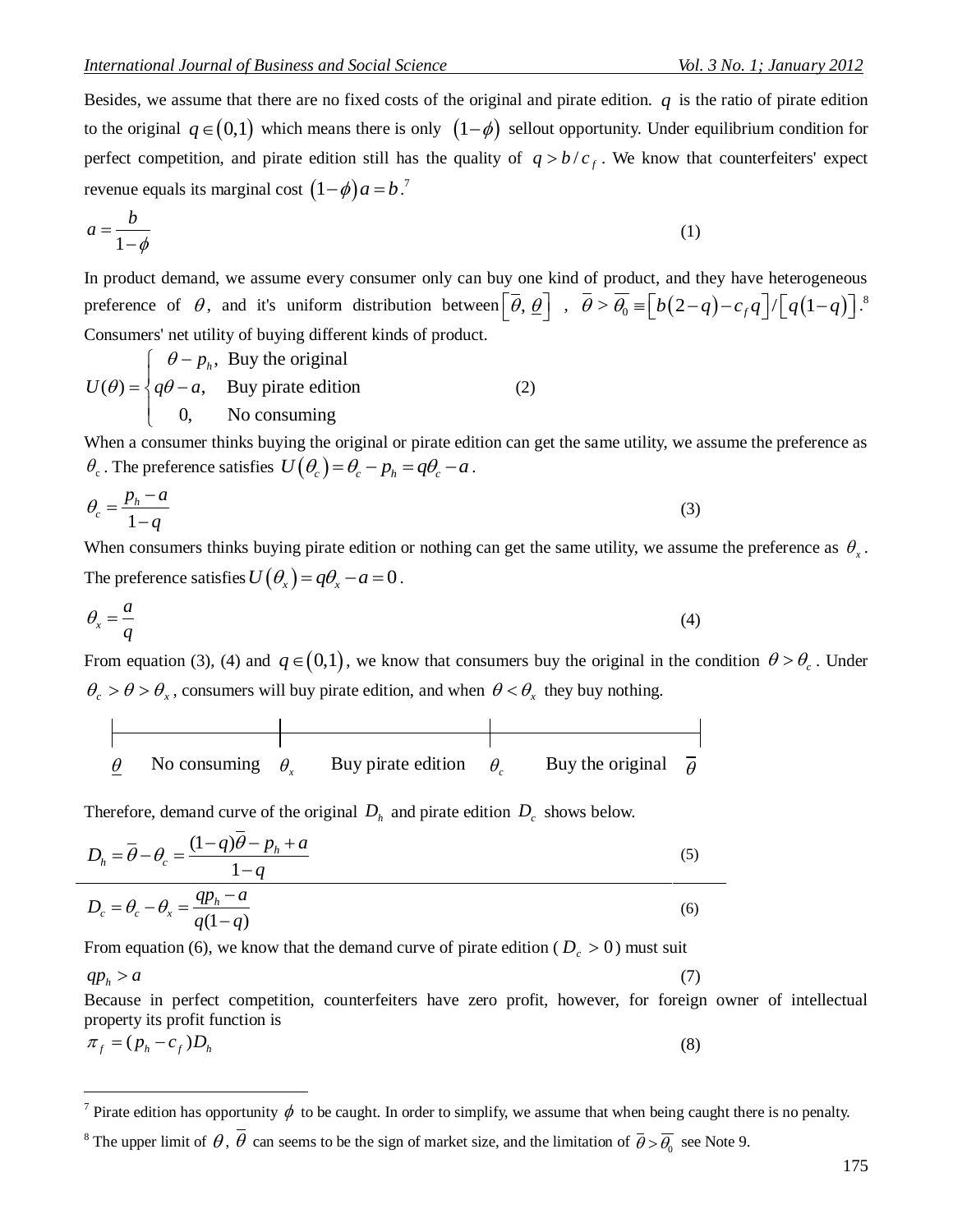Partial differentiate of equation (8) with respect to  $p<sub>h</sub>$ , and satisfy first-order conditions for profit maximization.

$$
\frac{\partial \pi_f}{\partial p_h} = \overline{\theta} - \frac{2p_h - a - c_f}{1 - q} = 0
$$
\n(9)

Partial differentiate of equation (9) with respect to  $p_h$ , and satisfy second-order condition for profit maximization.

$$
\frac{\partial^2 \pi_f}{\partial p_h^2} = -\frac{2}{1-q} < 0 \tag{10}
$$

From equation (9) we can get the optimal price of the owner of intellectual property  $p_h$ .

$$
p_h = \frac{(1-q)\overline{\theta} + a + c_f}{2} \tag{11}
$$

By putting equation  $(1)$  and  $(11)$  to equation  $(7)$ , we can get the upper bar of pirate edition's price  $a$  and the upper limit of enforcement rate  $\overline{\phi}$  when piracy is existing.<sup>9</sup>

$$
\bar{a} = \frac{q[(1-q)\bar{\theta} + c_f]}{2-q}
$$
\n(12)

$$
\overline{\phi} = 1 - \frac{b(2-q)}{q\left[ (1-q)\overline{\theta} + c_f \right]}
$$
(13)

By using the result of equation (11) to equations (3), (5), (6), (8), we can get results of relative variables.

$$
\theta_c = \frac{\left(1-q\right)\overline{\theta} - a + c_f}{2\left(1-q\right)}\tag{14}
$$

$$
D_h = \frac{(1-q)\theta + a - c_f}{2(1-q)}
$$
(15)

$$
D_c = \frac{q[(1-q)\overline{\theta} + c_f] + (q-2)a}{2(1-q)q}
$$
\n(16)

$$
\pi_f = \frac{[(1-q)\overline{\theta} + (a-c_f)]^2}{4(1-q)}
$$
\n(17)

#### *3. Domestic Government's Optimal Enforcement Rate*

In this chapter, we are talking about domestic government's optimal enforcement rate by analyzing domestic social welfare which can be defined as domestic consumer surplus  $(CS)$  plus domestic producer surplus  $(PS)$ . Besides, domestic consumer surplus  $(CS)$  can be divided as consumer surplus which consumers consume the original  $(CS_m)$  and consumer consume the pirate edition  $(CS_c)$ . Domestic producer surplus is domestic producer exports products to foreign market's profit. To sum up, domestic social welfare shows as equation (18).  $W_h(\phi) = CS_m(\phi) + CS_c(\phi) + \pi_h(\phi)$ (18)

<sup>9</sup> For upper limit of enforcement rate  $\overline{\phi} \in [0,1]$ , market size  $\overline{\theta}$  must satisfy  $\overline{\theta} > \overline{\theta_0} = \left[b(2-q)-c_f q\right]/\left[q(1-q)\right]$ .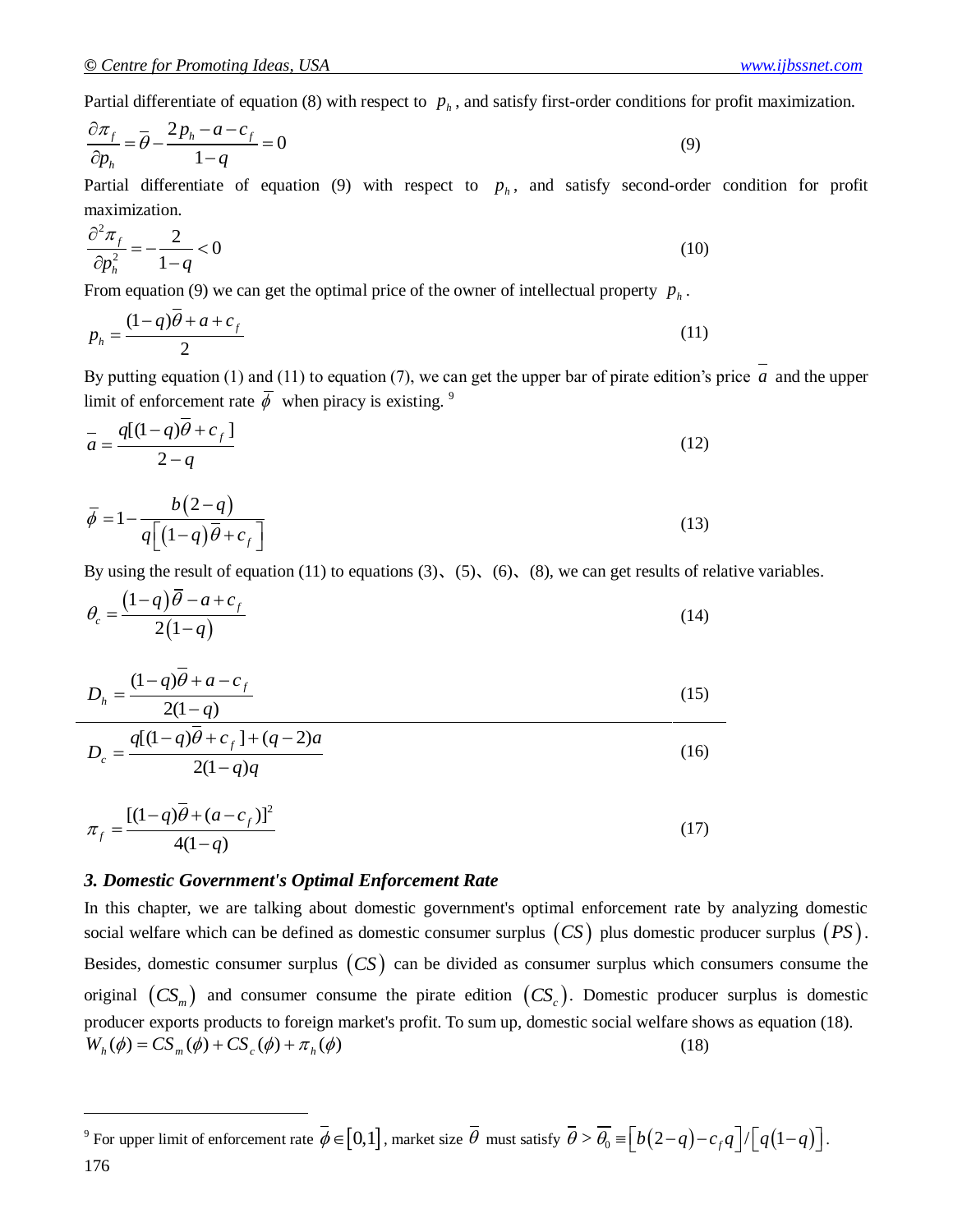$\pi_1(b)$  represents denoted product reports product a foreign matter's profit.<br>  $\pi_2(b)$  reports denoted product prior is one include the foreign matter. The calibration of product is equal to the about frequenties in the  $\pi_h(\phi)$  represents domestic producer exports products to foreign market's profit. We talk about foreign market here because of  $\pi_h(\phi)$ . Assume  $y_h$  as domestic producer exports the product to foreign market's quantities and  $p_f$  as the domestic product's price in foreign market. Therefore, the equation of product's demand curve shown below.

$$
p_f = \alpha - \beta y_h \tag{19}
$$

 $\alpha$  and  $\beta$  are both larger than zero, and to simplify we assume  $\beta = 1$ . Therefore, domestic producer's profit

function 
$$
\pi_h
$$
 shown below.  
\n
$$
\pi_h = (p_f - t) y_h = [p_f - (1 - \phi)\tau] y_h
$$
\n(20)

 $t = (1 - \phi)\tau$ ) represents the unit tariff taxed by foreign government. In order to emphasize that foreign government can influence domestic government's optimal enforcement rate by taxing unit tariff, we assume the higher enforcement rate the lower unit tariff. Besides, to compare and explain easily, we named  $\tau$  tariff link.

By putting equation (19) to equation (20) and partial differentiate of  $\pi_h$  with respect to  $y_h$ , domestic producer's first-order conditions for profit maximization shown below.

$$
\frac{\partial \pi_h}{\partial y_h} = (\alpha - 2y_h) - t = 0 \tag{21}
$$

 $\alpha - 2y_h$  represents marginal revenue and t represents marginal cost. Domestic producer's profit will maximize when  $\alpha - 2y_h$  equals t. In given tariff,  $y_h$  can be derived from equation (21).

$$
y_h = \frac{\alpha - t}{2} \tag{22}
$$

By putting equation (22) to equation (19), we can get  $p_f$ . In given tariff,  $p_f$ ,  $\pi_h$ , foreign consumer surplus  $CS_f$ , foreign government's tariff income  $T_f$  , and foreign social welfare  $W_f$  shown below.<sup>10</sup>

$$
p_f = \frac{\alpha + (1 - \phi)\tau}{2} \tag{23}
$$

$$
\pi_h = \frac{\left[\alpha - (1 - \phi)\tau\right]^2}{4} \tag{24}
$$

$$
CS_f = \frac{\left[\alpha - (1 - \phi)\tau\right]^2}{8} \tag{25}
$$

$$
T_f = \frac{[\alpha - (1 - \phi)\tau](1 - \phi)\tau}{2} \tag{26}
$$

$$
W_f = \frac{[\alpha - (1 - \phi)\tau]^2}{8} + \frac{[\alpha - (1 - \phi)\tau](1 - \phi)\tau}{2} + \pi_f(\tau)
$$
 (27)  
Go back to domestic social welfare. By putting consumer surplus which consumers consume the original is

 $\theta - p_h$  and consumer consume the pirate edition  $q\theta - p_f$  from equation (2) to equation (18), we can get domestic social welfare function shown below.<sup>11</sup>

<sup>&</sup>lt;sup>10</sup> We represent  $\pi_f$  as the function of  $\tau$ , because we haven't solved  $\pi_f$  yet.

<sup>&</sup>lt;sup>11</sup> We represent  $\pi_h$  as the function of  $\phi$ , because we haven't solved  $\pi_h$  yet.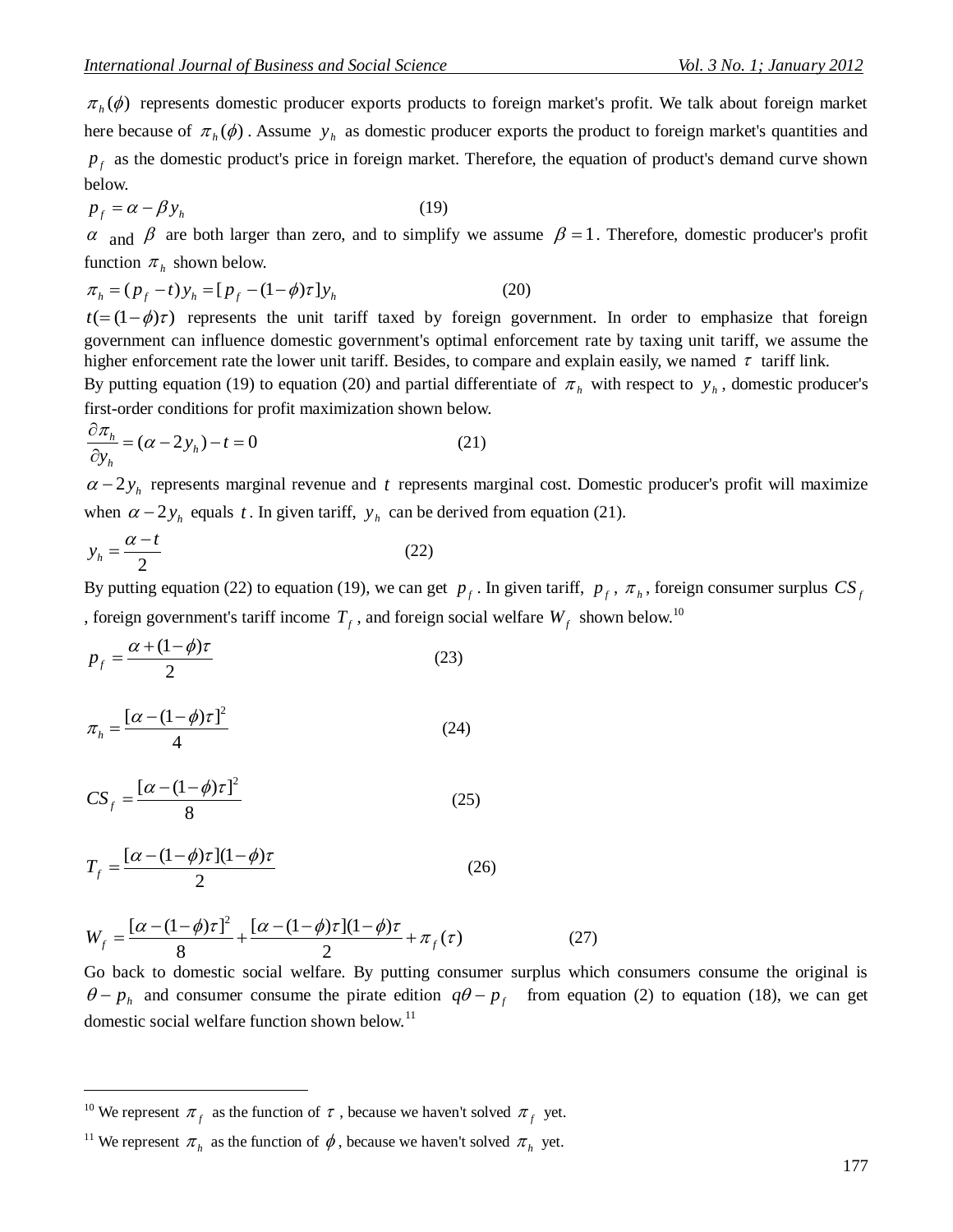Q. Centre for Promoting ideas, USA  
\n
$$
W_n(\phi) = \int_{\phi_0}^{\phi_0} (\theta - p_n) d\theta + \int_{\phi_0}^{\phi_0} (q\theta - \frac{b}{1-\phi}) d\theta + \pi_n(\phi)
$$
\n
$$
= \frac{1}{8} [\overline{\theta} + \frac{1}{1-q} (\frac{b}{1-\phi} - c_r)][(1+2q)\overline{\theta} - \frac{1}{1-q} (\frac{(3-2q)b}{1-\phi} + (1-2q)c_r])
$$
\n
$$
+ \frac{q}{8} [\overline{\theta} + \frac{c_r}{1-q} - \frac{b(2-q)}{q(1-\phi)(1-q)})^2 + \frac{1}{4} [\alpha - \tau(1-\phi)]^2
$$
\nBesides, we can rewrite equation (28) to  $W_n(\phi) = W_n^0(\phi) + \pi_n(\phi)$ .

\n $W_n^0(\phi) = \int_{\phi_0}^{\phi_0} (\theta - p_n) d\theta + \int_{\phi_0}^{\phi_0} (q\theta - \frac{b}{1-\phi}) d\theta$  and from Wang and Yang (2008) we know  $W_n^0(\phi)$  is a convex function, shown as figure 1. When the minimum of the function is  $\phi = \tilde{\phi}_n^0$ ,  $\tilde{\phi}_n^0$  shown as (29). The maximum of  $W_n^0(\phi)$  exists when  $\phi = 0$ .

\n $\tilde{\phi}_n^0 = 1 - \frac{b(4-3q)}{q(c_r + 3(1-q)\theta)}$ 

\n $\pi_n(\phi)$  of equation (24) shown as Figure 2 and it's an increasing function.

\nHow, Reuven,  $\tilde{\phi}_n^0$  and Figure 2, it relative maximum  $W_n(\phi)$  exists, if must between 0 and  $\tilde{\phi}_n^0$ . We explain a below. Between 0 and  $\tilde{\phi}_n^0$ , if the above, we can use  $\tilde{\phi}_n^0$  and  $\tilde{\phi}_n^0$  and  $W_n^0(\phi)$  decreasing, however,  $W_n^0(\phi)$  is declined, however,  $W_n(\phi)$  and  $\tilde{\phi}_n^0$ . We explain a known as Figure 2 and it's an increasing function.

\nHow,  $W_n(\phi) = W_n(\phi$ 

Besides, we can rewrite equation (28) to  $W_h(\phi) = W_h^0(\phi) + \pi_h(\phi)$ .

$$
W_h^0(\phi) = \int_{\theta_c}^{\overline{\theta}} (\theta - p_h) d\theta + \int_{\theta_x}^{\theta_c} (q\theta - \frac{b}{1 - \phi}) d\theta
$$
 and from Wang and Yang (2008) we know  $W_h^0(\phi)$  is a convex

function, shown as figure 1. When the minimum of the function is  $\phi = \tilde{\phi}_N^0$ ,  $\tilde{\phi}_N^0$  shown as (29). The maximum of  $W_h^0(\phi)$  exists when  $\phi = 0$ .

$$
\widetilde{\phi}_N^0 = 1 - \frac{b(4 - 3q)}{q[c_f + 3(1 - q)\overline{\theta}]}
$$
\n(29)

 $\pi_h(\phi)$  of equation (24) shown as Figure 2 and it's an increasing function.

From Figure 1 and Figure 2, if relative maximum of  $W_h(\phi)$  exists,  $\phi$  must between 0 and  $\tilde{\phi}_N^0$  $\phi_N^0$ . We explain as below. Between  $\widetilde{\phi}_{N}^{0}$  $\tilde{\phi}_N^0$  and  $\bar{\phi}$ ,  $W_h^0(\phi)$  and  $\pi_h(\phi)$  are both increasing functions, so there are no relative maximum. Besides, between 0 and  $\tilde{\phi}_N^0$  $\tilde{\phi}_N^0$ , if relative maximum  $\phi^*$  exists it must satisfied  $\phi > \phi^*$  and  $W_h^0(\phi)$  decreasing faster than  $\pi_h(\phi)$  increasing. However,  $W_h^0(\phi)$  is decline decreasing when  $\phi < \tilde{\phi}_N^0$ , so  $W_h(\phi)$  won't have maximum. Government's optimal enforcement rate must be 0 or  $\phi$ . maximum. Government's optimal enforcement rate must be 0 or  $\overline{\phi}$ .<br>  $W_h(\overline{\phi}) - W_h(0) = [W_h^0(\overline{\phi}) - W_h^0(0)] + [\pi_h(\overline{\phi}) - \pi_h(0)]$ , from Wang and Yang (2008) we know

 $[W_h(\vec{\phi}) - W_h(0)] < 0$  and from equation (24) we get the second part is larger than zero. When foreign market size  $(\alpha_k(\varphi) - w_h(\varphi)) < 0$  and from equation (24) we get the second part is larger than zero. When foreign market size  $\alpha$  close to zero then  $[W_h(\vec{\phi}) - W_h(0)] < 0$ , but  $\partial [\pi_h(\vec{\phi}) - \pi_h(0)] / \partial \alpha = \tau \vec{\phi} / 2 > 0$ . Therefore, when  $\alpha$  infinite then  $[W_h(\vec{\phi}) - W_h(0)] > 0$ . Given  $\tau$ , we can get a critical value  $\underline{\alpha}(\tau)$  which satisfies  $[W_h(\vec{\phi}) - W_h(0)] = 0$ .<sup>12</sup><br> $\underline{\alpha}(\tau) = \frac{2bq[c_f + 3(1-q)\overline{\theta}](1-\overline{\phi}) - b^2(4-3q)(2-\overline{\phi}) + 2(1-q)q\tau^2(2-\overline{\phi})(1-\overline{\phi})^2}{4(1-q)\tau^2($  $[W_h(\overline{\phi}) - W_h(0)] = 0$ .<sup>12</sup>  $^{2}(4-3q)(2-\bar{\phi})+2(1-q)q\tau^{2}(2-\bar{\phi})(1-\bar{\phi})^{2}$ 

$$
[W_h(\vec{\phi}) - W_h(0)] = 0.^{12}
$$
  
\n
$$
\underline{\alpha}(\tau) = \frac{2bq[c_f + 3(1-q)\overline{\theta}](1-\overline{\phi}) - b^2(4-3q)(2-\overline{\phi}) + 2(1-q)q\tau^2(2-\overline{\phi})(1-\overline{\phi})^2}{4(1-q)q\tau(1-\overline{\phi})^2}
$$
  
\n
$$
= \frac{b^2(4-3q)\overline{\phi} + 2(1-q)q\tau^2(2-\overline{\phi})(1-\overline{\phi})^2}{4(1-q)q\tau(1-\overline{\phi})^2}
$$
(30)

 $\overline{a}$ 

To sum up, when  $\alpha > \alpha(\tau)$  the optimal enforcement rate is  $\phi$ , on the contrary, the optimal enforcement rate is 0. **Proposition 1.** When  $\alpha > \alpha(\tau)$  the optimal enforcement rate is  $\phi$ , on the contrary, the optimal **enforcement rate is**  0 **.**

Domestic social welfare equals consumer surplus plus export profit, so domestic government should consider both side to decide optimal enforcement rate. When foreign market  $\alpha$  is small, domestic government will take domestic consumer's welfare seriously.

<sup>12</sup> Putting 
$$
\overline{\phi}
$$
 into  $2bq[c_f + 3(1-q)\overline{\theta}](1-\overline{\phi}) - b^2(4-3q)(2-\overline{\phi})$ , part of equation (30), and after simplify, we can get  $b^2(4-3q)\overline{\phi} > 0$ . That is  $\underline{\alpha}(\tau) > 0$ .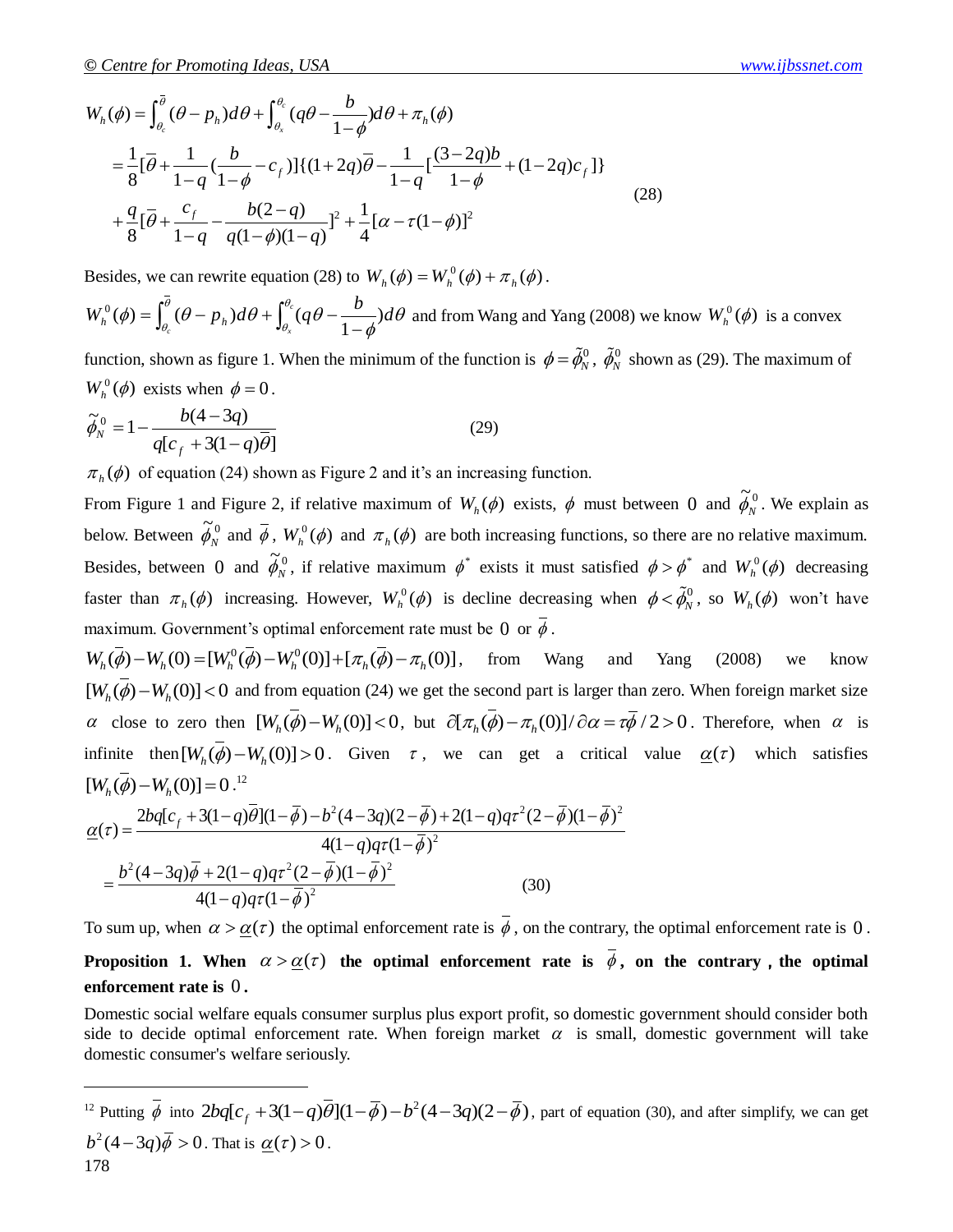However, when foreign market  $\alpha$  is large enough, domestic government will take domestic producer's profit seriously. That is, when  $\alpha$  is small, the optimal enforcement rate of domestic government is zero, on the contrary, the optimal enforcement rate is  $\phi$ . In the latter case, foreign government can use tariff  $(t = (1 - \phi)\tau)$  to influence the setting of enforcement rate.

#### *4. Foreign Government's Optimal Tariff*

In this chapter, we will use foreign social welfare to get foreign government's optimal tariff by given domestic government enforcement rate and foreign import tariff  $(t = (1 - \phi)\tau)$ . Foreign social welfare  $W_f(\tau)$  equals foreign consumer surplus  $CS_f$ , tariff income  $T_f$ , and producer surplus *PS*. Foreign consumer surplus  $CS_f$ equals foreign owner of intellectual property's profit  $\pi_f$ . Combine equations (1), (17), and (27), foreign social welfare shown as equation (31).<br>  $[\alpha - (1 - \phi)\tau]^2$   $[\alpha - (1 - \phi)\tau](1 - \phi)\tau$   $[(1 - q)\overline{\theta} + (\frac{b}{1 - \phi} - c_f)]^2$ 

welfare shown as equation (31).  
\n
$$
W_f(\tau) = \frac{[\alpha - (1 - \phi)\tau]^2}{8} + \frac{[\alpha - (1 - \phi)\tau](1 - \phi)\tau}{2} + \frac{[(1 - q)\overline{\theta} + (\frac{b}{1 - \phi} - c_f)]^2}{4(1 - q)}
$$
\n(31)  
\nDomestic government's optimal enforcement rate  $\phi$  will influence by foreign market size  $\alpha$ . As proposition 1

describing, when  $\alpha > \underline{\alpha}(\tau)$  then  $\phi = \phi$  and  $\alpha < \underline{\alpha}(\tau)$  then  $\phi = 0$ . Although  $\phi$  influences by  $\tau$ , there are only two actual values of  $\phi$ .

Therefore, given different  $\phi$ , foreign government's optimal tariff link  $\tau = \alpha/[3(1-\phi)]$  will be  $\tau = \alpha/[3(1-\phi)] (\equiv \tau_1)$  and  $\tau = \alpha/3(\equiv \tau_2)$  when  $\phi = \phi$  and  $\phi = 0$  ( $\tau_1 > \tau_2$ ).<sup>13</sup>  $\underline{\alpha}(\tau)$  partial differentiate of  $\tau$ ,

we can get the solution.  
\n
$$
\frac{\partial \underline{\alpha}(\tau)}{\partial \tau} = (1 - \frac{\overline{\phi}}{2}) - \frac{b^2 (4 - 3q) \overline{\phi}}{4(1 - q)q \tau^2 (1 - \overline{\phi})^2}
$$
\n(32)

To simplify, we assume counterfeiters' marginal cost  $b$  is small enough then equation (32) will be positive. The economics meaning of positive equation (32) is that when tariff link  $\tau$  is larger and under the same enforcement rate, domestic producer will face higher tariff to export. In order to larger domestic producer's profit, foreign market size  $\alpha$  must be larger and then enforcement rate will stay at  $\overline{\phi}$ . This is Corollary 1.<sup>14</sup>

# Corollary 1. When domestic counterfeiters' marginal cost  $b$  is smaller, foreign government's tariff link  $\tau$ and  $\underline{\alpha}(\tau)$  will larger.

Under Corollary 1 establishing, we will discuss three situations because of  $\tau_1 > \tau_2$  then  $\underline{\alpha}(\tau_1) > \underline{\alpha}(\tau_2)$ .

[Situation 1] When foreign market size is too small, that is  $\alpha < \underline{\alpha}(\tau_2)$ .

At this time, domestic enforcement rate will be  $\phi = 0$ . Therefore, the foreign government's optimal tariff t will be  $\alpha/3$  when  $\tau = \tau_2$ .

[Situation 2] When foreign market size is big enough, that is  $\alpha > \underline{\alpha}(\tau_1)$ .

At this time, domestic enforcement rate will be  $\phi = \phi$ . Therefore, the foreign government's optimal tariff t will be  $\alpha/3$  when  $\tau = \tau_1$ .

[Situation 3] When foreign market size is moderate, that is  $\alpha \in (\underline{\alpha}(\tau_2), \underline{\alpha}(\tau_1))$ .

 $13$  Getting from the first two part of equation (31).

<sup>&</sup>lt;sup>13</sup> Getting from the first two part of equation (31).<br><sup>14</sup> Equation (32) partial differentiate of *q* and simplify, we can get  $b^2\overline{\phi}(2-3q)(2-q)/4(1/q)^2q^2\tau^2(1-\overline{\phi})^2$ , which means when  $q \lt \gt{2/3}$ , the larger the *q* the equation (32) is more likely to be positive (negative). That is, we use *b* instead of *q* to talk about the influence of equation (32).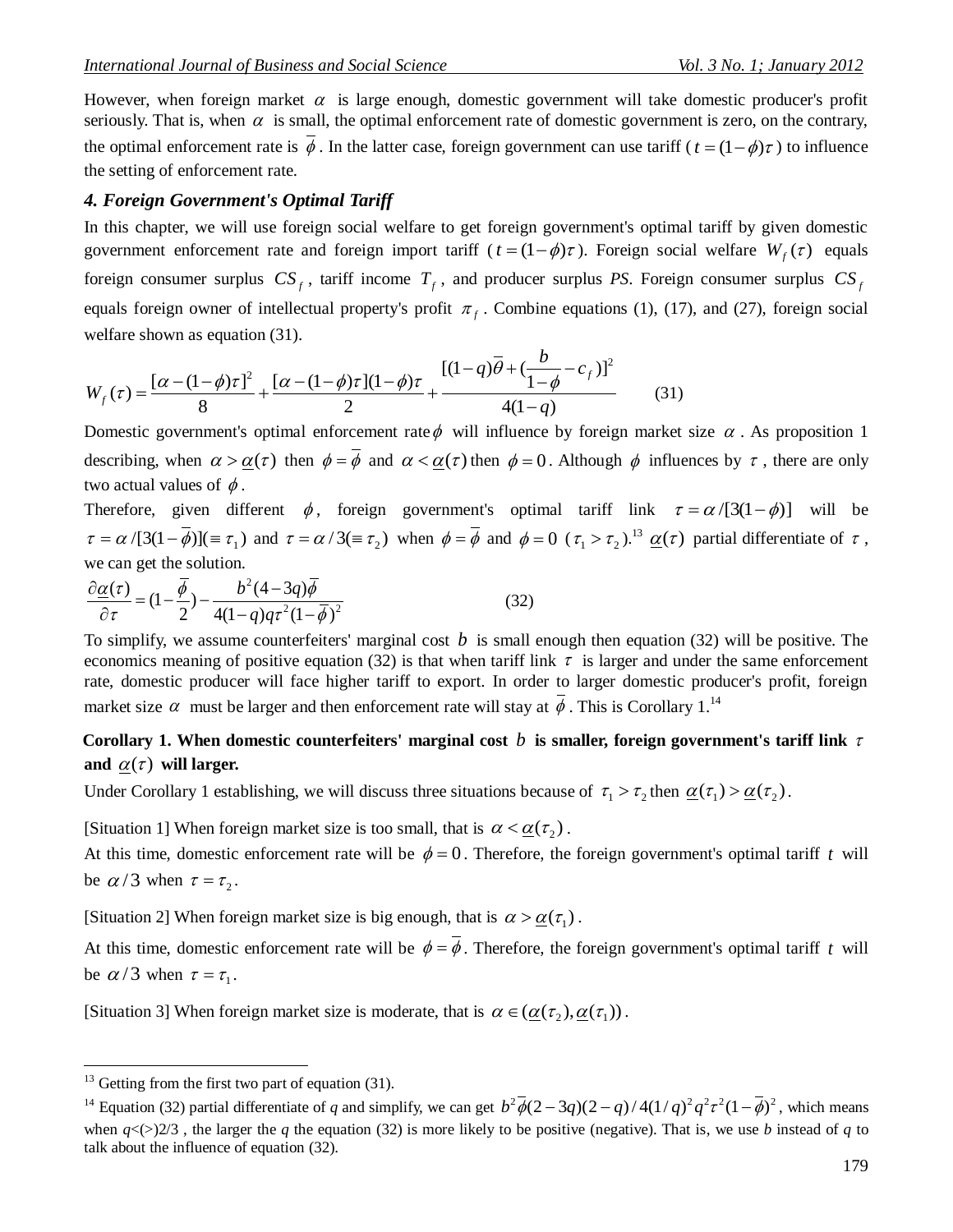First, the domestic optimal enforcement rate will differ from foreign government's optimal tariff link. For example, when tariff link  $\tau = \tau_2$ , domestic optimal enforcement rate will be  $\phi = \phi$ , however, when  $\tau = \tau_1$ , domestic optimal enforcement rate will be  $\phi = 0$ . Given the same tariff link, foreign social welfare function under different enforcement rate will be shown below.<br>  $W_s(\phi = 0) = \frac{(\alpha - \tau)^2}{\alpha + (\alpha - \tau)\tau} + \frac{[(1 - q)\theta + (b - c_f)]^2}{\alpha +$ different enforcement rate will be shown below.

domestic optimal enforcement rate will be 
$$
\phi = 0
$$
. Given the same tariff link, foreign social welfare function under  
\ndifferent enforcement rate will be shown below.  
\n
$$
W_f(\phi = 0) = \frac{(\alpha - \tau)^2}{8} + \frac{(\alpha - \tau)\tau}{2} + \frac{[(1 - q)\theta + (b - c_f)]^2}{4(1 - q)}
$$
\n
$$
W_f(\phi = \overline{\phi}) = \frac{[\alpha - (1 - \overline{\phi})\tau]^2}{8} + \frac{[\alpha - (1 - \overline{\phi})\tau](1 - \overline{\phi})\tau}{2} + \frac{[(1 - q)\overline{\theta} + (\frac{b}{1 - \overline{\phi}} - c_f)]^2}{4(1 - q)}
$$
\nSecond, when  $\tau \in (\tau_2, \tau_1)$ , we can find a  $\alpha \in (\underline{\alpha}(\tau_2), \underline{\alpha}(\tau_1))$  which lets  $\alpha > \underline{\alpha}(\tau)$ . That is, the domestic optimal

enforcement rate will be  $\phi$ . When  $\alpha < \underline{\alpha}(\tau)$ , the domestic optimal enforcement rate will be 0. So that, we can derive that when  $\alpha \in (\underline{\alpha}(\tau_1), \underline{\alpha}(\tau_1))$ , we can find market size  $\alpha$  and  $\tau(\alpha) \in (\tau_2, \tau_1)$  which let domestic government will to take enforcement rate  $\phi$  as  $\overline{\phi}$  or 0.<sup>15</sup> Comparing the third part of equation (33) and (34), the latter is larger than the former. However, when b is small, this difference will smaller.

The sum of first two parts of equation (34) will larger  $(\alpha \tau_1 \vec{\phi}^2)$  $(\alpha \tau_1 \overrightarrow{\phi}^2)/[8(1-\overrightarrow{\phi})]$  than the sum of first two parts of equation (33) when  $\tau$  close to  $\tau_1$ ; the sum of first two parts of equation (34) will smaller  $(\alpha \tau_2 \overline{\phi}^2)$  $(\alpha \tau_2 \phi^2)/8$  than the sum of first two parts of equation  $(33)$ . Therefore, when  $b$  is smaller, we can find a market size  $\alpha^* \in (\underline{\alpha}(\tau_1), \underline{\alpha}(\tau_1))$  and  $\tau(\alpha^*) \in (\tau_2, \tau_1)$  which can let the domestic optimal enforcement rate will be  $\overline{\phi}$  when  $\alpha > \alpha^*$ .<sup>16</sup> When  $\alpha < \alpha^*$ , the tariff link  $\tau(\alpha)$  will make the domestic optimal enforcement rate be 0. Notice that in  $\alpha \in (\underline{\alpha}(\tau_1), \underline{\alpha}(\tau_1))$ , foreign government has chance by not setting optimal tariff to influence domestic government's optimal enforcement rate. For example, when  $\alpha > \alpha^*$ , tariff t is smaller than  $\alpha/3$ ; when  $\alpha < \alpha^*$ , *t* will larger than  $\alpha/3$ . Summarizing three situations above, we can get Proposition 2.

**Proposition 2.** When foreign market size  $\alpha > \alpha^*$ , foreign government can through the tariff link  $\tau(\alpha)$ which makes the domestic optimal enforcement rate be  $\phi$ ; when  $\alpha > \alpha^*$ . When  $\alpha < \alpha^*$  , the tariff link  $\tau(\alpha)$  will make the domestic optimal enforcement rate be  $0$ .

The price of pirate edition  $a$  will increase with the increasing of pirate edition's marginal cost  $b$ , because  $a = b/(1-\phi)$ . The increasing of pirate edition's price also lets domestic consumers consume the original and then foreign producer's profit  $\pi_f$  will increase. At this time, the third part of equation (34) is more important than the sum of first two parts. That is,  $\alpha^*$  will decrease and then the situation of  $\alpha > \alpha^*$  will be shown up easily. This is Corollary 2.

# Corollary 2. When pirate edition's marginal cost  $b$  increasing, foreign market size's critical value  $\alpha^*$  will **decrease. Foreign government can through tariff link to let domestic government's enforcement rate be .** To sum up, we can get Table 1.

For direct-viewing of economics, when foreign market size is larger domestic government will take export producer's profit into account. That is, domestic government will influence by foreign government's tariff policy and then set the enforcement rate be  $\phi$ . On the contrary, the enforcement rate will be zero.

<sup>&</sup>lt;sup>15</sup>  $\tau(\alpha)$  is the inverse function of  $\underline{\alpha}(\tau)$ .

<sup>&</sup>lt;sup>16</sup> Using  $\alpha^*$  and  $\tau(\alpha^*)$  can let equation (33) equals equation (34).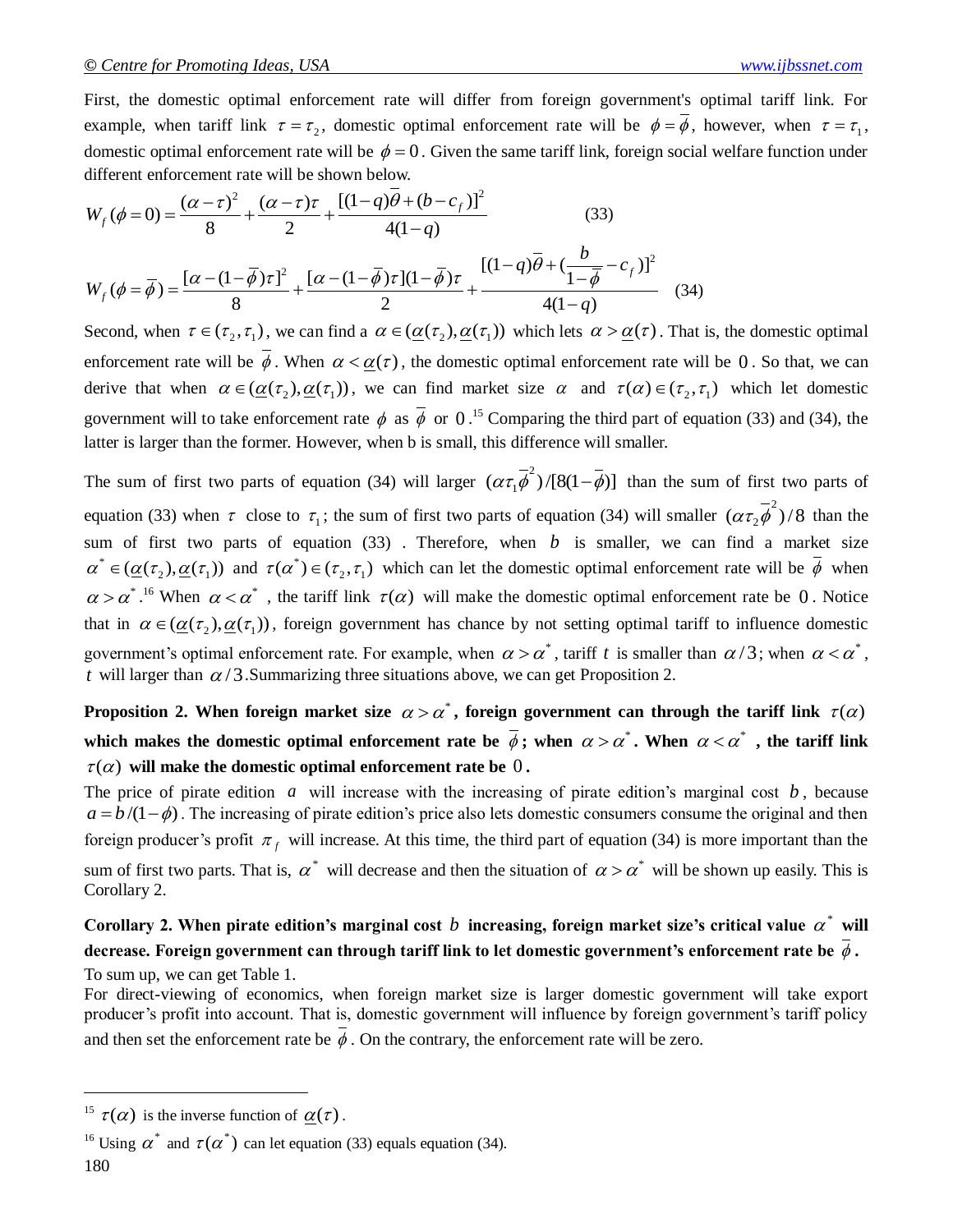# *5. Conclusion*

With technological developments and growing of international trade, protecting intellectual property is a very important issue which must to be discussed by both trading countries. In this paper, we assume intellectual property is owned by foreign owner of intellectual property and there are many counterfeiters in domestic market. Besides, we assume there is no cost of piracy investigation. The study result is that the domestic government would set the enforcement rate to zero when the foreign market size is small. On the contrary, when the foreign market size is large, the domestic government would raise the enforcement rate to the upper limit. Besides, when the foreign market size is moderate, the enforcement rate would be zero or at the upper limit.

To simplify, we don't assume that foreign producer can influence foreign government's act by political contributions. However, in reality it's impossible. If foreign owner of intellectual property influence foreign government by political contributions and then domestic government's enforcement rate will increase. Besides, there are still many ways to influence another government's trading policies, such as political pressure and economic policies. However, in this paper we only focus on the impacts of using tariff. Maybe other ways can be discussed by others in the future.

# *References*

- An, G. and K. E. Maskus (2009), "The Impacts of Alignment with Global Product Standards on Exports of Firms in Developing Countries," World Economy, 32, 552-574.
- Banerjee, D. S. (2003), "Software Piracy: A Strategic Analysis and Policy Instruments," International Journal of Industrial Organization, 21, 97-127.
- Besen, S. M. and S. N. Kirby (1989), "Private Copying, Appropriability, and Optimal Copying Royalties," Journal of Law and Economics, 32, 255-280.
- Conner, K. and R. P. Rumelt (1991), "Software Piracy : An Analysis of Protection Strategies," Management Science, 37, 125-139.
- Copeland, B. R (1990), "Strategic Interaction among Nations: Negotiable and Non-negotiable Trade Barriers," Canadian Journal of Economics, 23, 84-108.
- Freedman, D. H. (1999), "Fakers Paradise," Forbes, 5, Special Supplement, 48-55.
- Gallini, N. (1992), "Patent Policy and Costly Imitation," Rand Journal Economics, 23, 52-63.
- Glass, A. J. and K. Saggi. (2002), "Intellectual Property Right and Foreign Direct Investment," Journal of International Economics, 56, 387-410.
- Grossman, G. M. and E. L-C. Lai (2004), "International Protection of Intellectual Property," American Economic Review, 96, 1635-1653.
- Grossman, G. M. and C. Shapiro (1988a), "Foreign Counterfeiting of Status Goods," Quarterly Journal of Economics, 103, 79-100. \_\_\_\_\_\_\_ (1988b), "Counterfeit-Product Trade," American Economic Review, 78, 59-75.
- Helpman, E. (1993), "Innovation, Imitation, and Intellectual Property Right," Econometrica, 61, 1247-1280.
- Higgins, R. S. and P. H. Rubin (1986), "Counterfeit Goods," Journal of Law and Economics, 29, 211-230.
- Kang, M. (2006), "Trade policy mix : IPR protection and R&D subsidies," Canadian Journal of Economics, 39, 744-757.
- Krakowski, M. (2008), "The Relations between the European Union and Latin America and the Caribbean: Current State and Perspectives," Intereconomics/Review of European Economic Policy, 43, 112-120.
- Krugman, P. R. (1979), "A model of Innovation Technology Transfer, and the World Distribution of Income," Journal of Political Economy, 87, 253-266.
- Nascimento, F. and W. R. Vanhonacker (1988), "Optimal Strategic Pricing of Reproducible Consumer Products" Management Science, 34, 921-935.
- Noble, G. W., J. Ravenhill and R. F. Doner (2005), "Executioner or Disciplinarian: WTO Accession and the Chinese Auto Industry," Business and Politics, 7, 1-33.
- Novos, I. E and M. Waldman (1984), "The Effects of Increased Copyright Protection: An Analytic Approach," Journal of Political Economy, 92, 236-246.
- Rutstrom, E. E. (1995), "Political Preference Functions, Trade Wars, and Trade Negotiations," Empirical Economics, 20, 49-73.
- Shy, O. and J. F. Thisse (1999), "A Strategic Approach to Software Protection," Journal of Economics and Management Strategy, 8, 163-190.
- Takalo, T. and V. Kanniainen (2000), "Do Patent Slow Down Techonological Progress? Real Options in Research, Patenting, and Market Introduction," International Journal of Industrial Organization, 18, 1105-1127.
- Takeyama, L. N. (1994), "The Welfare Implications of Unauthorized Reproduction of Intellectual Property in the Presence of Demand Network Externalities," Journal of Industrial Economics, 42, 155-166.
- Wang, J. S. and Yang, T. Y. (2008), "Crackdown on Imitations and Political Contributions," Taipei Economic Inquiry, 44, 107-138. (in Chinese)